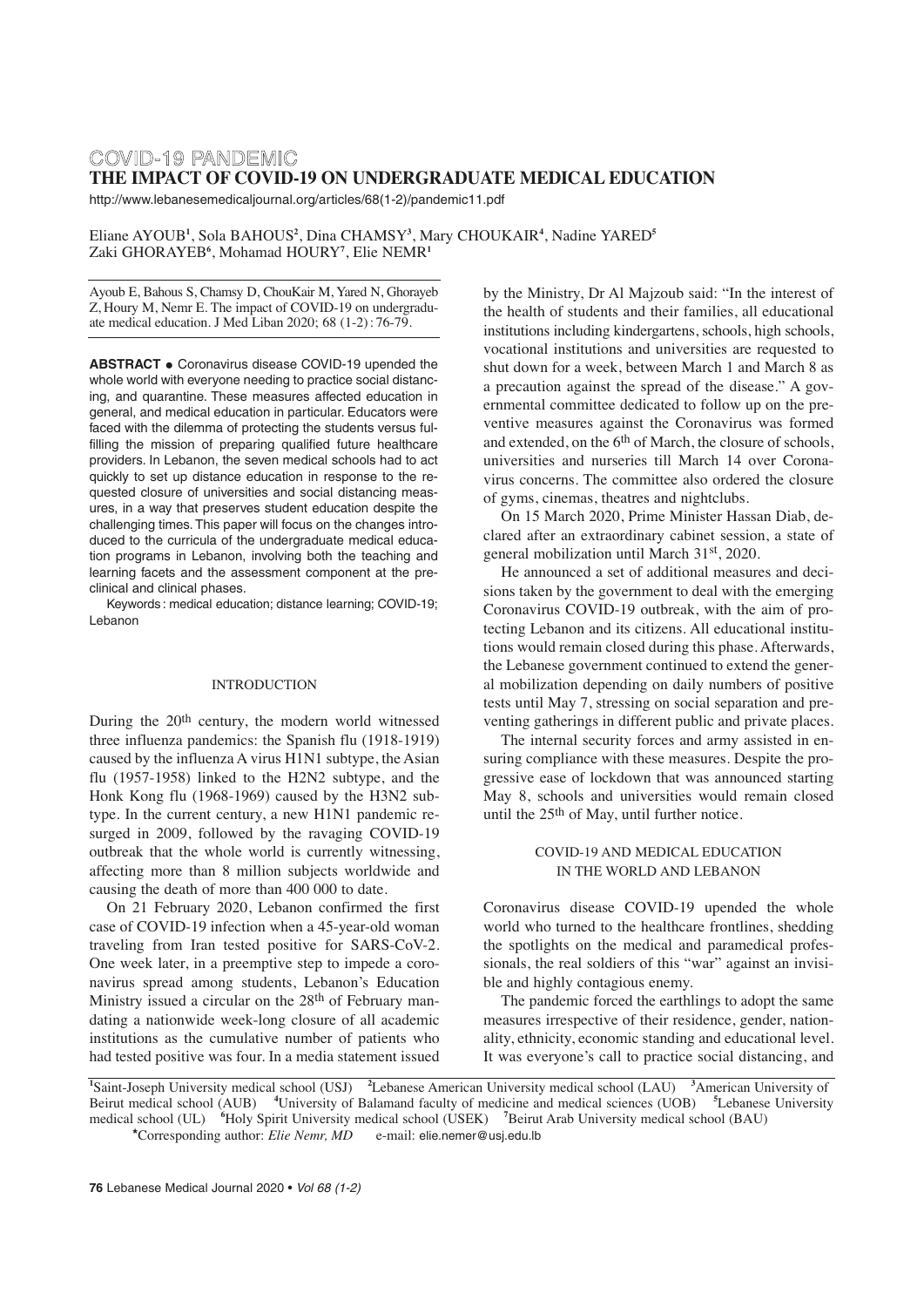quarantine when prescribed, as only effective weapons [1].

These measures affected education in general, and medical education in particular. Educators and administrators were faced with the dilemma of protecting the students versus fulfilling the mission of preparing qualified future healthcare providers. Most programs, if not all, felt the obligation to replace the "in-person" classes with online equivalents using various websites and platforms. Likewise, the clerkships, crucial for the acquisition of various skills and professional attitudes, were challenged by many factors forcing schools around the world to remove students from the clerkship environment. In March 2020, the Association of American Medical Colleges (AAMC) provided guidelines suggesting that medical schools support pausing clinical rotations for medical students [2].

In Lebanon, the seven medical schools had to act quickly by moving to distance education in response to the requested university closure and the social distancing measures, in a way that preserves student education despite the challenging times.

This paper will focus on the changes introduced to the curricula of the undergraduate medical education programs in Lebanon, involving both the teaching and learning facet and the assessment component at the preclinical and clinical phases.

### **I. Teaching and Learning**

### **A. Large and small group teaching**

In compliance with physical distancing safety measures, all medical schools initiated remote teaching to deliver the knowledge that students should normally acquire in preclinical and clinical phases.

To that end, multiple platforms for web teaching were available, namely Zoom, Webex, Microsoft TEAMS and Moodle.

Each medical school used one or more of those platforms to allow a fruitful interaction between the teacher and the students. Through the Web, information efficiently reached large groups of learners; whereas most of the small group events were either deferred or replaced by large group online activities.

Only rarely, small group case discussions occurred on social media tools like WhatsApp.

Frequently, power point presentations were provided with audio or video support; occasionally they were sent by email to students for convenience.

The advantage of online platforms compared to power point presentations and Moodle, is the fact that they allow a live interaction between lecturers and students and provide room for questions and feedback.

#### **B. Clerkships**

Clinical clerkships are essential for students to develop the ability to obtain a pertinent history from a patient, perform a proper physical examination, formulate a differential diagnosis and develop a diagnostic and therapeutic plan, develop communication skills when dealing with patients and their families and cultivate a professional relationship with patients, peers and healthcare professionals.

However, the clerkships were challenged by several factors [3]:

- diminished educational value with the cancelation of routine admissions, surgical procedures and outpatient appointments,
- risk that the students contract the disease or transmit it unknowingly to their patients and families,
- lack of universal COVID-19 testing at the start of the pandemic,
- shortage in adequate Personal Protective Equipment (PPE) for the protection of healthcare personnel.

All university hospitals developed COVID-19 units to welcome and care for affected patients. Two hospitals attended more than 50 COVID-19 patients, two hospitals provided care for 10 to 50 patients, and one hospital managed less than 10 patients. Hospital occupancy significantly decreased; 30 to 65% beds were vacant in all university hospitals and medical centers. All hospitals, except one, halted elective surgical procedures and close to 50% of hospitals decreased elective medical admissions.

Consequently, the number of students rotating in various hospital departments was significantly reduced by 40 to 100%. Night-shift duties were cancelled for medical students in most clinical rotations.

To compensate for the lack of clinical encounters, certain medical schools provided students with various online resources that offer supporting teaching material, video resources and virtual sample cases in various disciplines. Examples of such resources include Online-MedEd and Aquifer.

In most university hospitals, students were kept out of the COVID-19 units and therefore, did not participate in the clinical care of any affected patient. This measure was implemented to protect the wellbeing of medical students and avoid putting them at the forefront of this highly infectious disease.

Many students assisted in specialized COVID-19 call centers to guide men and women with any questions and concerns.

Many students also volunteered in awareness campaigns via posters and social media.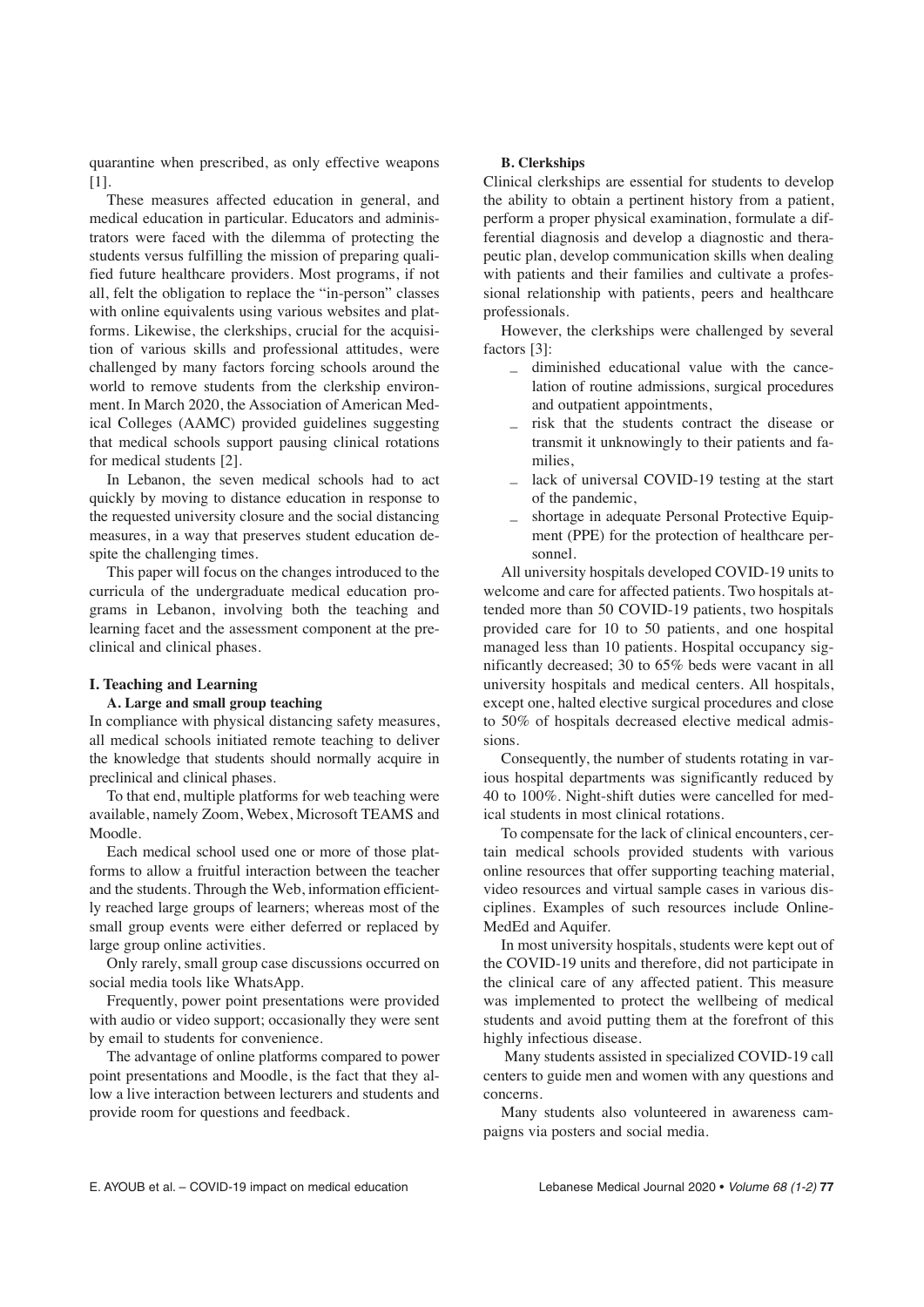### **II. Assessment**

### **A. Overview**

Though online teaching rapidly evolved to provide maximum education to students under coronavirus lockdown, yet the online approach for assessment, particularly for summative assessment, raises some challenges on different fronts: psychological, legal, logistical and ethical.

- *Psychological challenges* mainly related to the mindset of students, faculty and officials living in an unprecedented health and economic crisis; the vast majority were preoccupied by the unknowns of such crisis and felt unprepared for assessment.
- *Legal challenges* related to Lebanese laws regarding distance education or what is defined by the Ministry as "Internet education". Thus, the law regulating "the higher education" n° 2014/ 258 has no mention of distance education. In addition, the "Committee for the Recognition and Equivalence of Diplomas" can recognize so-called online certificates or programs only under "very specific" conditions, linked above all to "the proportion of courses authorized to be taught in an online mode" and which should not exceed "a percentage of the total of the courses included in the programs of universities and higher institutes le-gally recognized". In addition, the official website of the Ministry of Education and Higher Education states that diplomas issued for completion of programs using "Internet studies" are not eligible for recognition or equivalence.
- *Logistical challenges* linked to several factors such as:
	- **-** The number of faculty and administrative staff needed to complete online assessment, especially tests necessitating oneto-one interaction, and the time necessary to conduct these assessments would be exhaustive and very resource demanding.
	- **-** Performance assessments, testing for clinical performance in the workplace, poses significant challenges for the online approach.
	- **-** The testing site has moved from the university or the workplace to the examinee's home. This has been associated with many concerns related to proper proctoring (exam security and fairness) and the challenge of stable connection with a proper traffic quota and bandwidth to support videoconferencing. On the other hand, conducting exams on the university premises

was limited by the need to rearrange the physical facilities to accommodate students with proper physical distancing.

- **-** The exam dates had to be [done] within a reasonable time frame as not to affect the cycle of graduation-internship-residency, which in turn would affect the workflow at the hospitals.
- *Ethical challenges* stemmed from the need to maintain fairness, validity and transparency of the assessment in order to make just inferences and preserve patient safety. Such important characteristics of assessment are easily challenged by the online format and the risk of cheating in the absence of sufficient institutional oversight.

Given the complexity of the situation, decisions specific to each school were issued as detailed below.

# **B. Preclinical phase**

Six medical schools practiced online *formative* assessment of student learning using a multitude of online tools (posting of clinical vignettes, feedbacks and others).

*Summative* exams were delayed at all seven medical schools. Afterwards, two medical schools decided to postpone all summative exams to a later date corresponding to a possible reopening of universities; two other schools made the decision to use online tests; one medical school used online assessment for low-stakes exams and administered high-stakes, onsite tests from various locations involving more than one university campus to respect physical distancing; one medical school adopted the online format for continuous assessment and deferred high-stakes exams to a later date, and one medical school opted initially for partial online assessment and deferral of final exams, to readopt, at a later stage, the full online assessment approach after positive experiences were published.

Regarding the types of assessments and monitoring systems used, some medical schools administered quizzes and multiple-choice questions controlled by an "automated proctoring tool", others gave homework assignments and projects, and one school adopted "open book tests" without any control program. The first feedback obtained from students was quite positive while waiting for the end of the academic year to further capture and analyze all opinions from students and faculty.

# **C. Clinical phase**

Most medical schools initially opted for postponing scheduled final written exams. After few weeks had elapsed, three medical schools readjusted to perform the exams online using all the available technology to ensure maximal monitoring and security, and one medical school